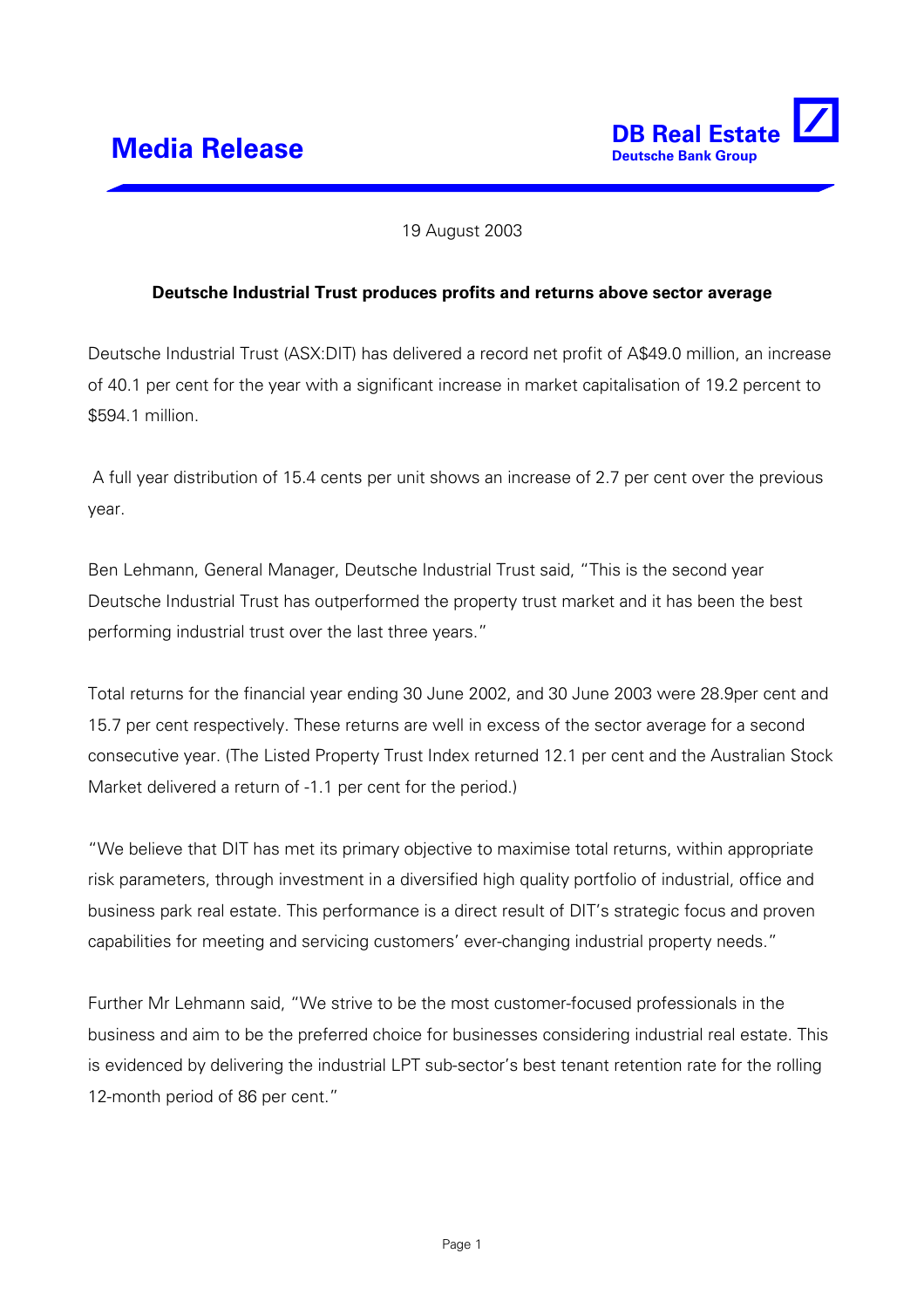# **Deutsche Asset Management**

"During the last 12 months we leased 190,000 square metres of the Trust's portfolio and added almost a full year to the portfolio average lease term to expiry which now stands at 4.8 years. Our very real leasing success over the last three years means that we are well positioned for further growth."

Mr Lehmann added, "Success at the asset management level and strong demand for industrial real estate assets has seen the Trust's Net Tangible Assets (NTA) increase by 8 cents since 30 June 2002 to now stand at \$1.58 per unit."

The Trust made five significant and strategic acquisitions during the period totalling in excess of \$111 million. The NSW, Victorian and South Australian properties add over 200,000 square metres of lettable area to the Trust's portfolio and boosted the Trust's development capacity by 450,000 square metres.

Seven disposals realised \$38 million (profit on book value of \$1.61 million). Subsequent to 30 June the Trust has announced that contracts have been exchanged on two additional assets at Rosebery and Macquarie Park for a combined value of \$31.9 million and will realise a further \$4.2 million profit. Mr Lehmann said, "We are committed to disposing of those assets not expected to provide positive contributions to performance. Proceeds will in the first instance reduce borrowings, however, the Trust now has debt capacity to fund development and pursue further acquisitions."

DB Real Estate's research has identified favoured areas for investment, with infrastructure development and depth of market pointing generally to the eastern capital cities. In Sydney and Melbourne, businesses are particularly attracted to the motorways and future orbital road and ring road corridors in the western suburbs.

These areas include Greystanes and Baulkham Hills in Sydney and Laverton North in Melbourne where DIT recently acquired assets containing significant development potential.

−end-